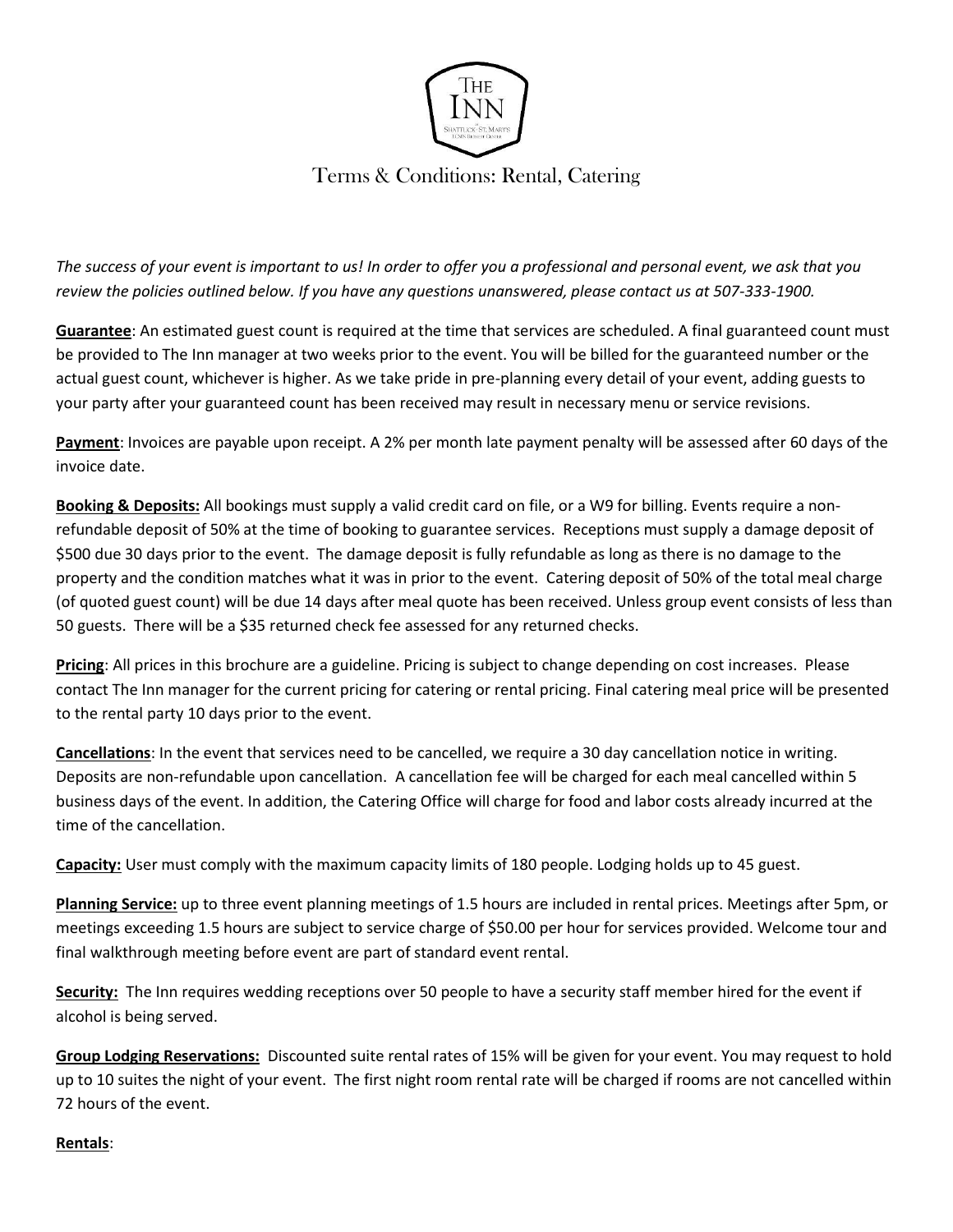Tables, chairs, microphones, audio are provided in the ballroom. Linens can be provided at an additional charge. Rental Items are listed below. The user must notify The Inn manager of your requested items prior to the day of the event.

| <b>Tablecloths</b>    | \$4.00/each  | <b>Black or White Napkins</b> | \$0.30/each     |
|-----------------------|--------------|-------------------------------|-----------------|
| <b>Table Skirting</b> | \$5.00/each  | <b>Colored Napkins</b>        | \$0.50/each     |
| Easels                | \$10.00/each | Crystal china set (8)         | \$50.00         |
| Projectors            | \$20.00/each | Chandelier                    | \$50.00         |
| Computer rental       | \$20.00      | Mirrored Ball                 | \$50.00         |
| Ipad rental           | \$20.00      | Hurricanes                    | \$5.00/each     |
| Candles               | \$5.00/each  | Dance floor                   | $$1.00/sq.$ ft. |

**Set Up/Cleanup:** All rental deliveries must be made during your rented time. If items must be delivered during a weekday, special arrangements must be made and approved with The Inn manager prior to delivery. Based on availability, the requested space can be reserved at per hour cost if setup is needed the day before the event unless granted by General Manager. Dance floors set-up is a flat 50.00 fee. All trash must be removed from the rented space the evening of the event and discarded in the dumpsters behind the school. All other items must be picked up prior to 10 am the next morning and *must* be arranged with The Inn manager prior to the event in order to leave items overnight.

Everything brought into the facility must be removed in order to receive the full amount of the damage deposit back.

**Decorating:** User may utilize candles, however they must be either votive or hurricane covered. Draping is allowed but must be approved by The Inn manager. Proof of insurance of all vendors must be supplied to The Inn manager prior to the day of the event. Nothing may be affixed to the walls in the facility without approval. You may use signage however it must be removed after the event upon removing all other items. The use of glitter is subject to a \$250.00 fee for clean-up.

**Food Quantities**: A well planned event is a successful event. To make sure your event is successful, it is essential that you have an accurate guest count at least two weeks prior, and report it to The Inn manager. Credit for unused portions including bottled beverages, soda, whole fruit, yogurt, etc. will not be given.

**Perishable Food Policy**: In adherence with MN Department of Health regulations, it is our strict policy that there will be no credit given or carry out of perishable food not consumed at your event. Any food removed from the location of the event without the permission of the Catering Department becomes the responsibility of the event holder. Once removed from the event, Catering possesses no responsibility or liability for the quality or safety of these items.

**China & Catering Service ware**: China is included in the current pricing of all catering meals. Table Linen will be provided for food and beverage tables for food service. Services provided outside of these facilities will be accompanied by paper ware. If you would like china or glassware without Shattuck-St. Mary's catering, china be provided at an additional charge of \$1.75 per person. At no time should serviceware be removed from the original location of the event without permission of the Catering Department. Items removed must be returned to Campus Dining within three business days or a \$25.00 charge will be assessed. Event holders who fail to return serviceware for extended periods of time may be liable for full replacement cost of these items. Catering will pick up serviceware from secondary location for a charge of \$25.00.